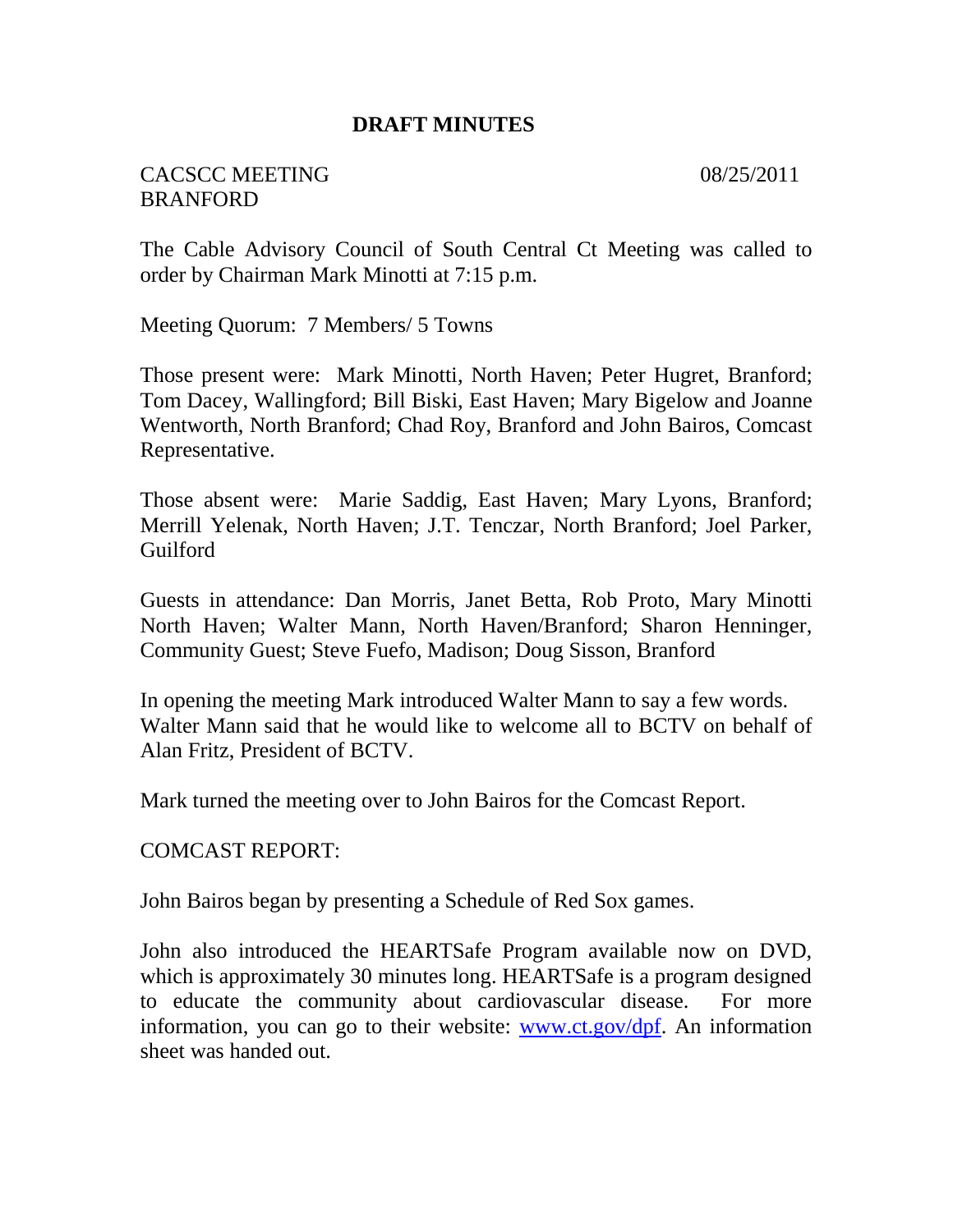John also handed out updated XFINITY TV Channel lineup. He clarified that XFINITY is the Brand name, while Comcast is still the company. Comcast has added a new channel as of last month called the Hallmark Movie channel.

Comcast has launched an internet program in cooperation with different schools so that students can have an equal chance at internet access and the cost would be \$9.95 for internet access at home and a network notebook for less than \$150.00. Help to support this project and it was suggested to put this on CACSCC upcoming website. Pamphlets for this project were also handed out.

Digital Enhancement Project which began this past spring, have at least 20 new Hi-Def Channels, eventually converting all channels to Hi-Def. There would be a need to change all analogue boxes to digital, some at no charge and others for a small charge. The second Phase will be coming Sept.  $20<sup>th</sup>$ . Digital box can be shipped to the customers home or call to install for a fee.

Steve Fuefo, Madison, asked if Standard Basic is still sold and John explained that people who have it are grandfathered in, but it is no longer a package that is sold to new customers.

Mark thanked John for responding to Mrs. Wallace letter about programming and informing her of the new Hallmark Movie Channel.

Mark thanked John Bairos for his report.

# REVIEW OF THE MINUTES

Mark reported that Jennifer Andreozzi will no longer take the meeting minutes and although she was paid for February  $24<sup>th</sup>$  meeting minutes, the Council received incomplete minutes. Mary Bigelow made a motion to accept minutes as is but not approve them and Peter Hugret second the motion. All were in favor.

It was suggested that The Minutes from the April  $28<sup>th</sup>$  Meeting be removed because Jennifer never submitted those minutes to the Council.

Tom Dacey made a motion to remove April 28<sup>th</sup> Meeting minutes and Chad Roy second. All were in favor.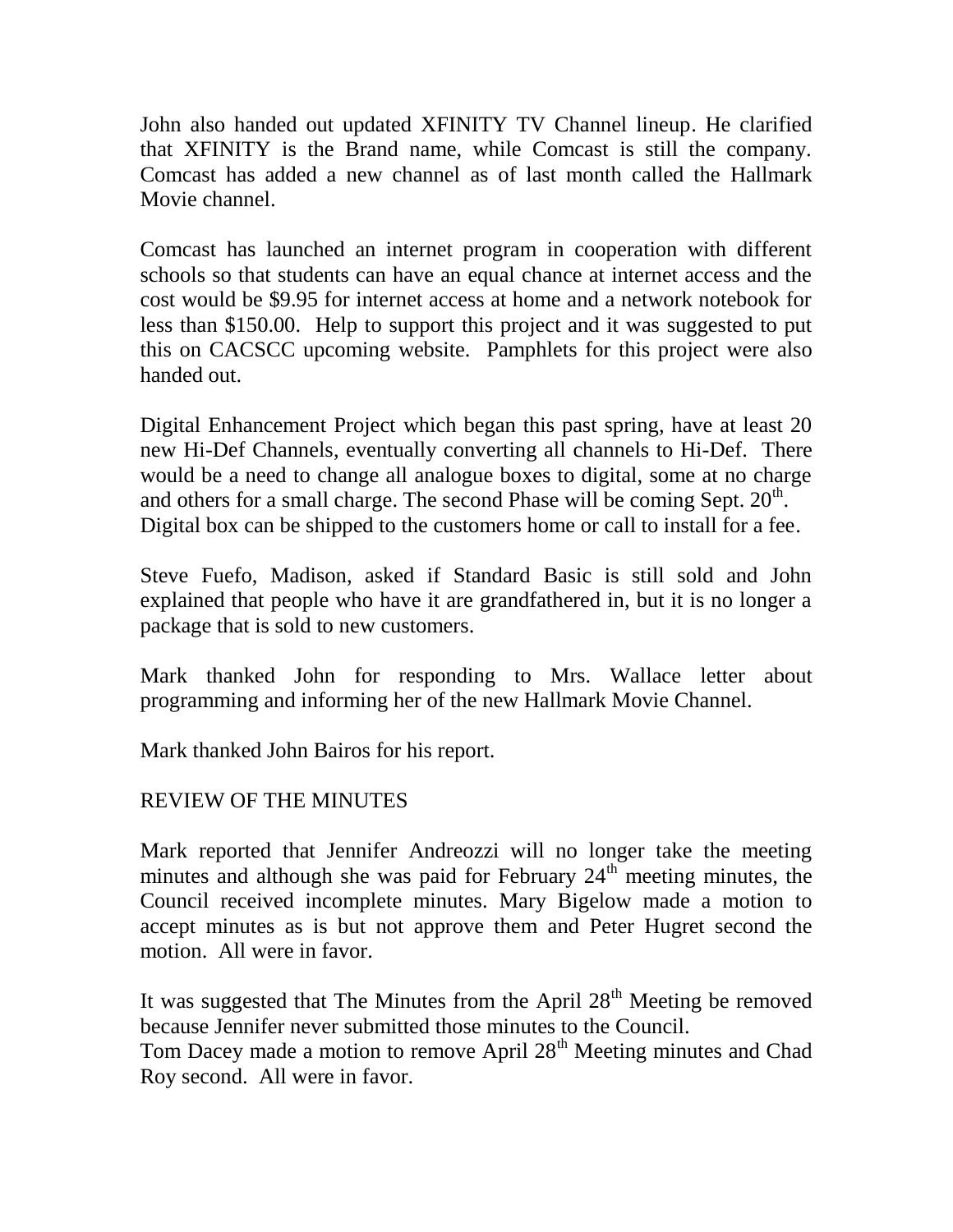Joanne Wentworth submitted the minutes from the June  $23<sup>rd</sup>$  meeting, but requested those minutes to be tabled until she included the DPUC report. Tom Dacey made a motion to table those minutes until DPUC report was included and Chad Roy second. All were in favor.

## SPEAKER –Rob Proto

Rob Proto introduced the new website, still under construction, to the Council. He gave a step by step presentation of the new website, domain name is Cable Advisory Council FCC.org. Rob still needs more info: email addresses for Chairman, Co-Chairman, Secretary, Treasurer; Minutes of the meetings, Order of Business, By-laws. Mark will have Merrill contact Rob directly about her changes. Sharon Henninger, former council Advisor for New Haven asked whether abbreviations for the various PEGs can be spelled out for the general public. She also suggested that if you were to click on a town, if it was linked to that town's website. It was agreed that itr was a good idea to do that. A comment was made that the DPUC address needed to be updated. Mark brought up the need for a debit card to be used for monthly payment of hosting the website. Rob's fee will be paid upon completion.

Tom Dacey made a motion to move current status of "Under Construction" to "active" status once corrections were made. Peter Hugret second. All were in favor.

Joanne Wentworth asked if each PEG had any pictures to put on the sight of any events. Sharon thought a link to the town hosting the event when the picture was tagged would be good. Walter Mann mentioned NHTV cooking and serving corn chowder and clam chowder at The North Haven Fair.

Mark Thanked Rob for his presentation and Council applauded.

# CHAIRMAN'S REPORT

Mark began his report by reviewing the motion made at the last meeting to accept the winning bid for Rob Proto to design the Council's new website.

The payment for Wallingford's Insurance from last year is still missing. There is no cancelled check to indicate payment was made and mark said that he will send a formal letter to WPAA requesting proof of payment.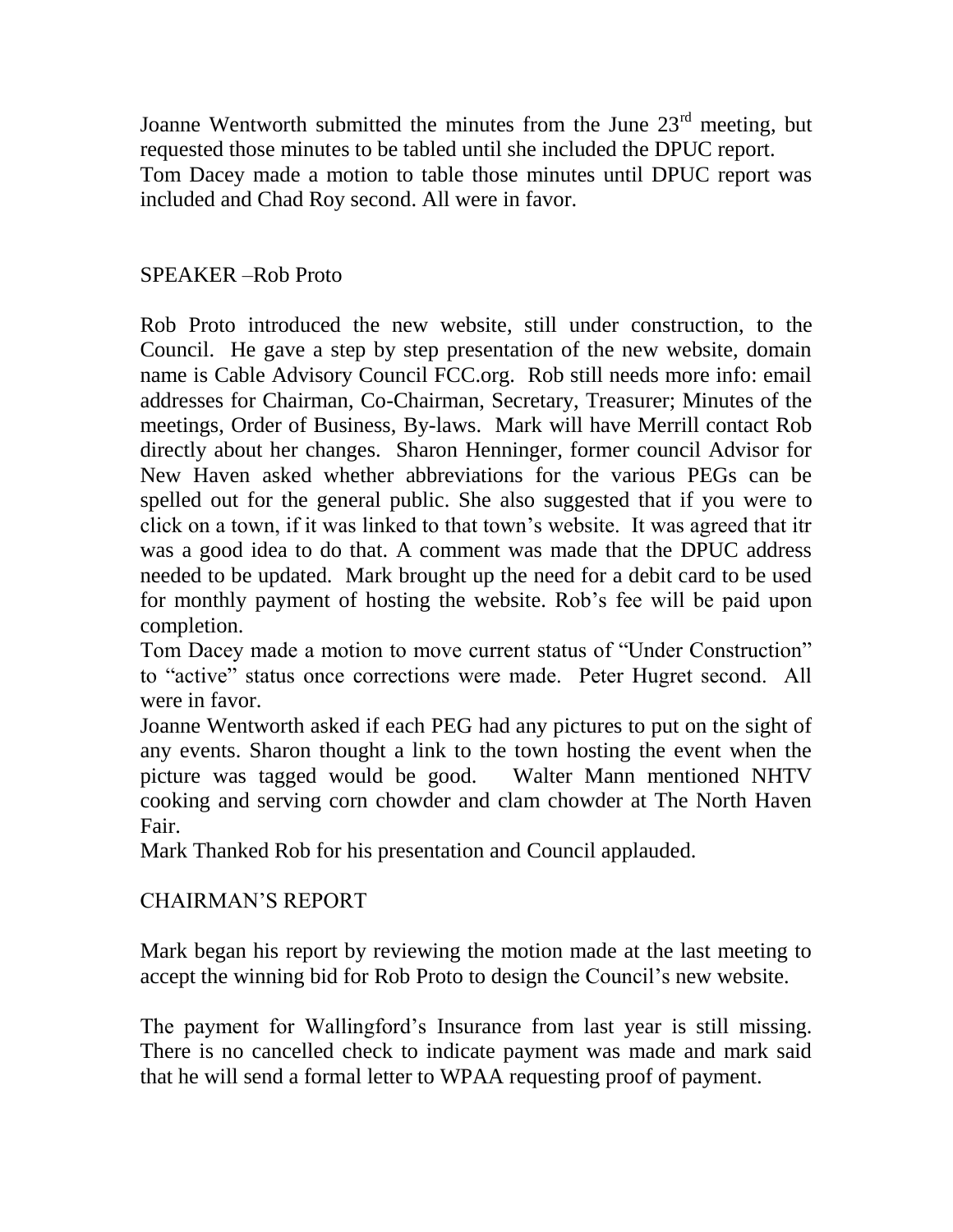Jennifer at Mayberry Insurance has been very cooperative with inquiries. East Haven TV was looking for a copy of the policy and Mark explained that Jen couldn't give each PEG individualized policies because it was written for the Council and not each PEG. But Mary Bigelow can distribute the policy upon request.

Mark turned it over to Walter Mann to explain the insurance situation between Madison and AT&T. There's a discussion where Madison is looking to include AT&T on the Council's Insurance Policy.

# TREASURER'S REPORT

Tom Dacey, Treasurer, reported that the Checking Account has a balance of \$3,645.12; while the balance in the CD Account is \$14,605.06. The new proposed budget was read and it was noted that it does not include the cost of the new website. See attached Budget Proposal.

Joanne Wentworth Made a motion to accept the Treasurer's Report and Bill Biski second. All were in favor.

### COMMITTEE REPORTS/BY-LAWS

Merrill Yelenak was absent due to a funeral and could not report. Walter Mann said that he managed to save a lot of the old website and he will continue to look through the files for the by-laws. Mary Bigelow asked for a digital copy if possible.

#### CORRESPONDENCE

Mark said that the Council received annual meeting notice from Alliance for Community Media. Mark had read Ms. Wallace letter during John Bairos Comcast Report and John Bairos had received the bill from Louise Musso to show a payment made. Mark also said that Robinson/Cole lineup was received. Mark brought up a piece of correspondence that will not be addressed due to it's political content, stating that the Council is not a political forum, but it will be passed around for the other members to view.

### OLD BUSINESS

Rob Proto gave the Website presentation.